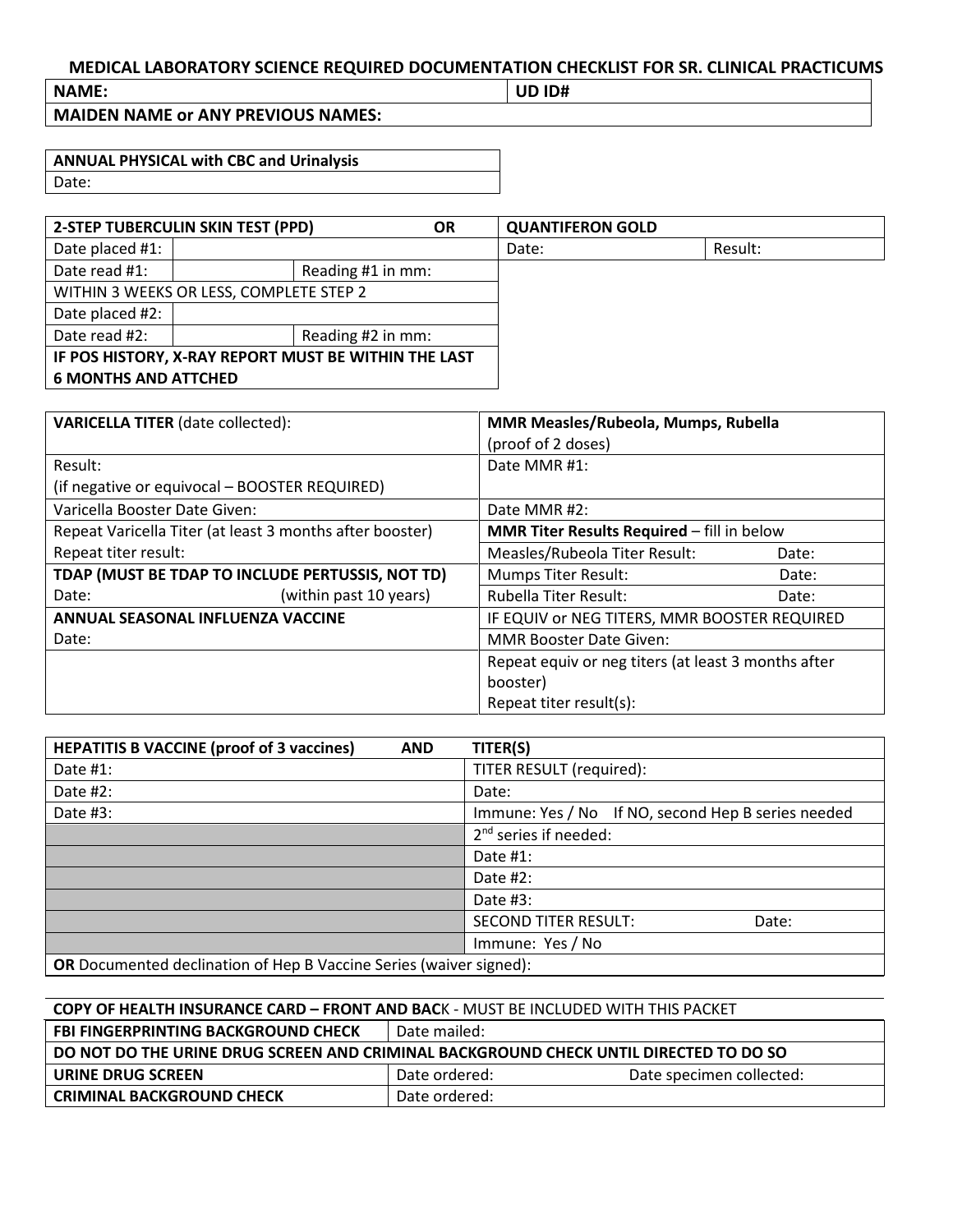## **MEDICAL LABORATORY SCIENCE REQUIRED DOCUMENTATION CHECKLIST FOR SR. CLINICAL PRACTICUMS**

**All supporting documentation (immunizations, laboratory testing results, PPD results, Chest x-ray report if needed, completed/signed physical examination form, etc.) MUST BE submitted with the completed DOCUMENTATION CHECKLIST to the MLS Department PRIOR TO September 1<sup>st</sup>.** Please complete the highlighted areas on your form. I have already filled **in sections on your checklist where I had the information from last year. If you previously had immunity for your vaccinations, you do not need to repeat the titers. However, if you had to get a booster due to lack of immunity, you will now need to repeat the titers.** 

- 1. Suggest you order our FBI fingerprinting background check immediately. These results take up to 13-14 weeks. First, complete the information on the fingerprinting card. Then take the card to a local police department OR UD Public Safety (if you are local) – recommend calling first to see if you need an appointment for fingerprinting. Follow directions on card to mail in your payment and card for processing. Document on DOCUMENTATION CHECKLIST.
	- **If this was done last year, you do NOT need to repeat. If highlighted on your checklist, I do not have the results.**
- 2. Make an appointment for an **annual physical to include CBC with Differential and a routine urinalysis** with your primary care provider or a walk-in medical aid unit. Take the form provided with you to the appointment. Document on DOCUMENTATION CHECKLIST.
- 3. While you are completing your physical, initiate bloodwork for **(only if not done before with acceptable results)**:
	- Varicella titers,
	- MMR titers,
	- PPDs/Quantiferon Gold testing (has to be done again even if done before),
	- Hepatitis B titers (anti-HBs).

If vaccine boosters are needed, get them while you are there.

- 4. Obtain documentation of all required vaccinations as listed on the DOCUMENTATION CHECKLIST to include:
	- MMR
	- TDap (must be within past 10 years-if going to be >10 years before June 2018, need to obtain now) and must be TDap, not Td)
	- Hepatitis B vaccine
	- Annual influenza (flu) vaccine (may not be available until September submit the rest of the documentation even if still waiting for the flu vaccine)

Document on DOCUMENTATION CHECKLIST.

5. Make a copy of the FRONT and BACK of your health insurance card and submit with packet. Document on DOCUMENTATION CHECKLIST.